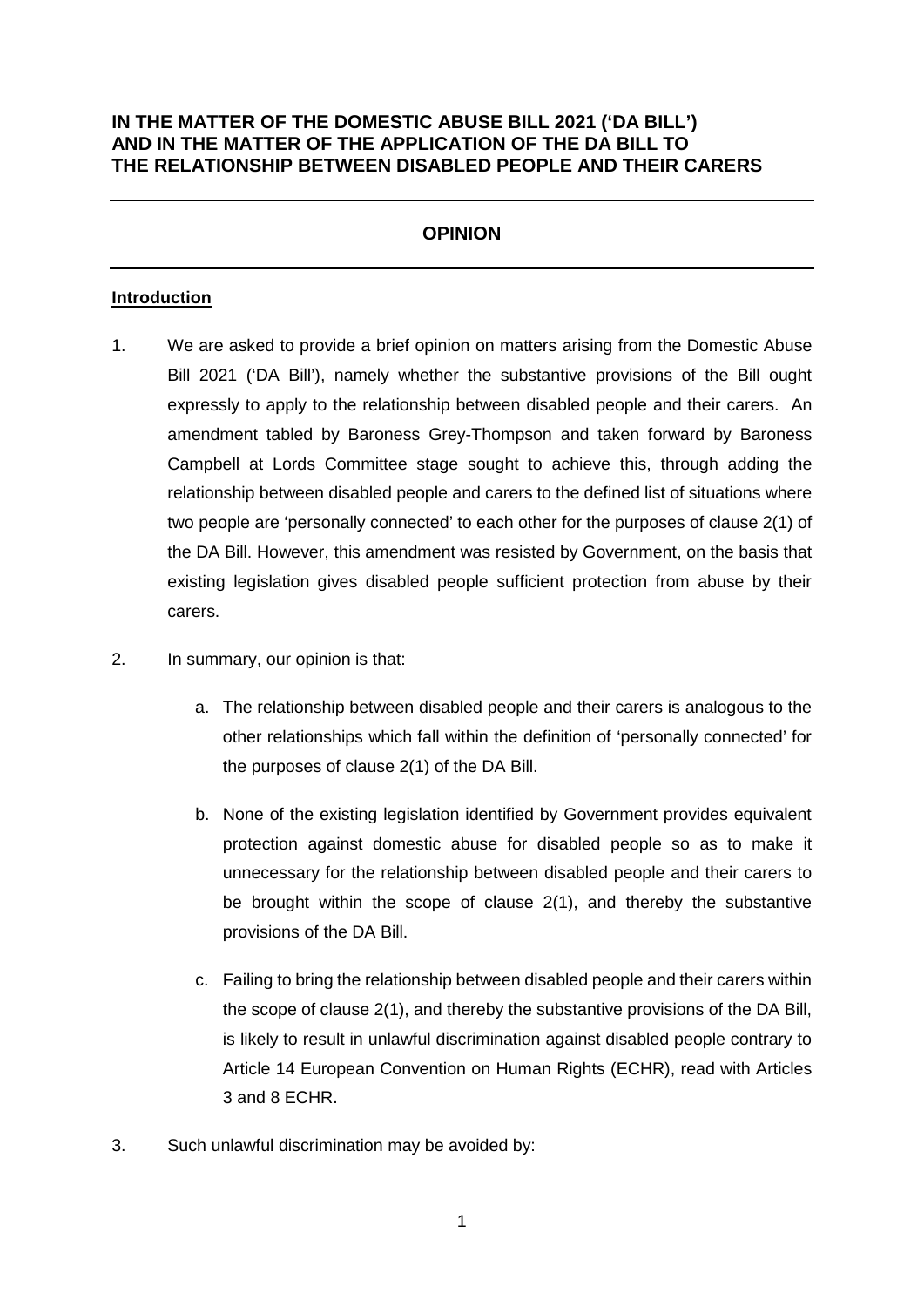- a. an amendment to clause 2(1) of the DA Bill of equivalent effect to the amendment tabled by Baroness Grey-Thompson at Lords Committee stage, and
- b. a parallel amendment to section 76 of the Serious Crime Act 2015, which established an offence of 'Controlling or coercive behaviour in an intimate or family relationship'.
- 4. We discuss each of these issues further below.

## **A. Analogous relationship**

5. The importance of two individuals being 'personally connected' is clear from the definition of 'domestic abuse' in clause 1(2) of the DA Bill (emphasis added):

> *'Behaviour of a person ('A') towards another person ('B') is 'domestic abuse'*

*if—*

*(a) A and B are each aged 16 or over and are personally connected to each*

*other, and*

*(b) the behaviour is abusive.'*

- 6. Clause 2(1) of the DA Bill defines the relationships in which two people are 'personally connected' to each other. In summary, these relationships are:
	- a. Marriage and engagement to marry;
	- b. Civil partnership or entry into a civil partnership agreement;
	- c. An 'intimate personal relationship';
	- d. A parental relationship in relation to the same child; and
	- e. Being a 'relative', as defined by section 63(1) of the Family Law Act 1996.
- 7. The relationships which currently give rise to 'personal connection' under clause 2(1) of the DA Bill are therefore, in summary, actual or historic partnerships or sexual relationships, and family relationships.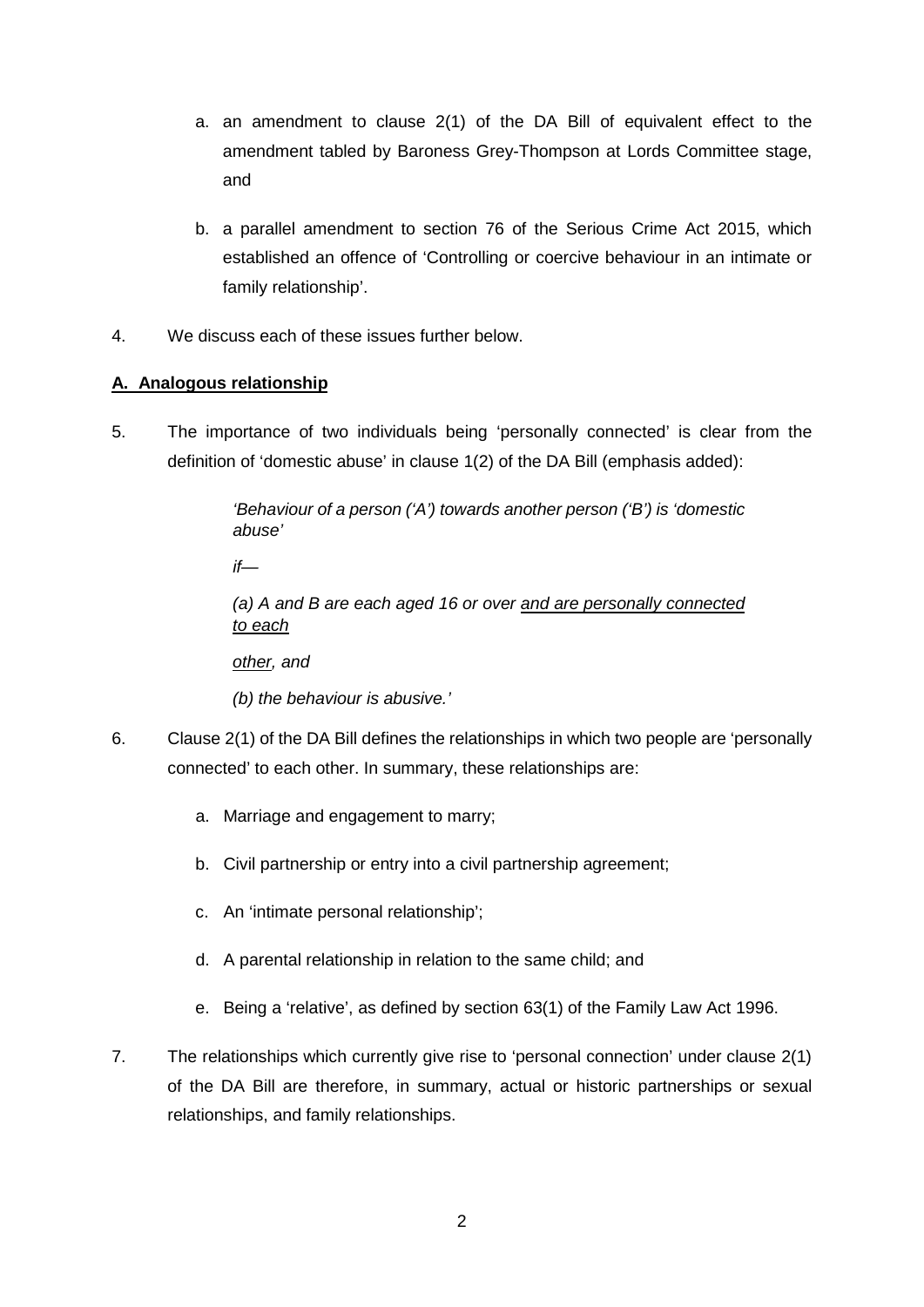8. However, for many disabled people, particularly those who employ their own carers via 'direct payments' from local authorities or the NHS, some of their closest and (in terms of the care they receive) most intimate relationships will be with their carers, who may not be individuals from any of the categories of 'personal connection' within clause 2(1) currently. These relationships may involve power imbalance and are just as susceptible to abuse as the relationships that fall within the definition of 'personal connection'. Ruth Bashall, giving evidence on behalf of Stay Safe East and Disabled Survivors to the Joint Parliamentary Bill Committee, expressed concern that the definition of 'personally-connected' did not reflect the fact that many disabled people: '*…have emotionally intimate relationships with the people who, in very large inverted commas, 'care' for us, and the experience of abuse by those people is exactly the same as domestic abuse: the coercive control, the violence, the financial abuse and so on*'. The Committee recognised that '*abuse of disabled people by their 'carers' often mirrors that seen in the other relationships covered by the Bill'* and went on: 1

> *We recommend the Government review the 'personally connected' clause with the intention of amending it to include a clause which will cover all disabled people and their carers, paid or unpaid in recognition of the fact this type of abuse occurs in a domestic situation.*

9. Those instructing us share the same concern and endorse the Committee's recommendation. They are rightly concerned that the absence of reference to the relationship between disabled people and their carers in clause 2(1), if left unaddressed, will deprive disabled people of the protections from domestic abuse in the DA Bill in relation to some of the individuals with whom they have the closest personal connection – those providing them with day to day care.

### **B. Other legislation**

- 10. It is, in our view, obvious that none of the existing statutory protections for disabled people render insignificant the exclusion of the relationship between disabled people and carers from the scope of the 'personal connections' currently covered by the DA Bill.
- 11. The DA Bill is landmark legislation which is intended to mark a culture shift in relation to domestic abuse. The new measures envisaged by the DA Bill include the establishment of a Domestic Abuse Commissioner and the creation of powers to tackle

**<sup>.</sup>** <sup>1</sup> Joint C'ee Report Draft Domestic Abuse Bill, 11 June 2019, ¶51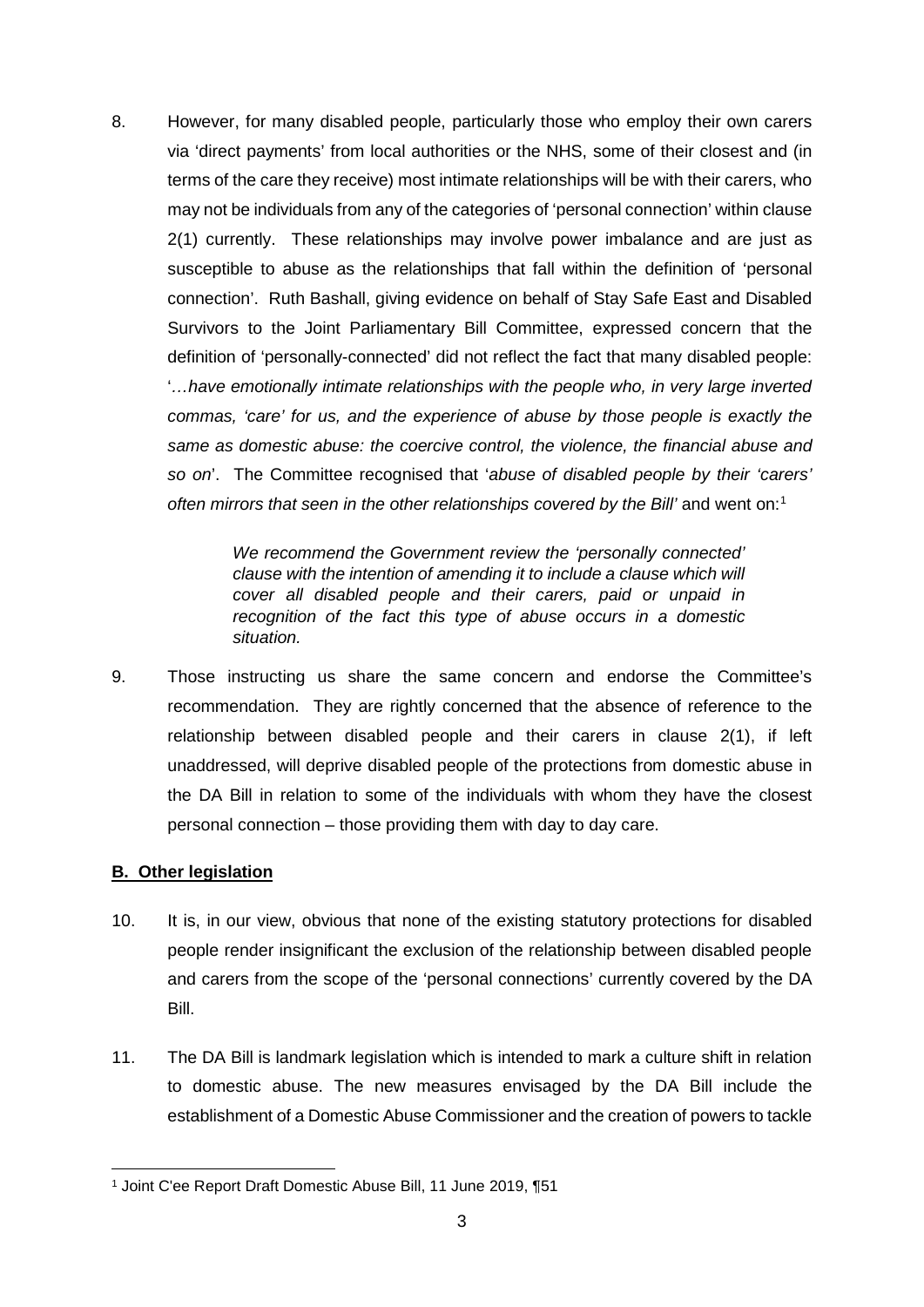domestic abuse, including domestic abuse protection notices and orders. It is axiomatic that no equivalent measures to these exist in current legislation; this is precisely why the DA Bill is needed and has been introduced.

- 12. In relation to the statutory provisions on which the Government has relied to resist the amendment tabled by Baroness Grey-Thompson and taken forward by Baroness Campbell to date:
- 13. Section 42 of the Care Act 2014 creates a duty on local authorities to make enquiries, where a series of tests are met, in relation to situations where an adult is at least at risk of abuse or neglect. However, the substantive duty in section 42(2) is simply for the local authority to 'make (or cause to be made) whatever enquiries it thinks necessary to enable it to decide whether any action should be taken in the adult's case (whether under this Part or otherwise) and, if so, what and by whom'. Unlike the DA Bill, section 42 of the Care Act does not create any new powers to act to protect disabled people from abuse or neglect; it is merely a duty to make enquiries and to consider exercising existing powers.
- 14. Section 20 of the Criminal Justice and Courts Act 2015 creates a criminal offence of 'ill treatment or willful neglect' by care workers. However:
	- a. The offence is only potentially committed by paid carers; unpaid carers are excluded from the ambit of the offence;
	- b. The threshold of 'ill treatment or willful neglect' is higher than the definition of 'abuse' under the DA Bill; and
	- c. Section 20 of the 2015 only creates a single criminal offence. It does not bring with it the panoply of measures (for example the Commissioner) which will be focused on eliminating domestic abuse under the DA Bill, once enacted.
- 15. It is also notable that neither of these provisions provides disabled people with any mechanism for dealing with abuse, rendering them entirely reliant upon others to address it, whereas the DA Bill provides tools by which disabled people and those concerned for their welfare can obtain immediate protections.

# **C. Potential discrimination**

16. The exclusion of the relationship between disabled people and carers from the scope of clause 2(1) of the DA Bill has real potential, in our view, to give rise to unlawful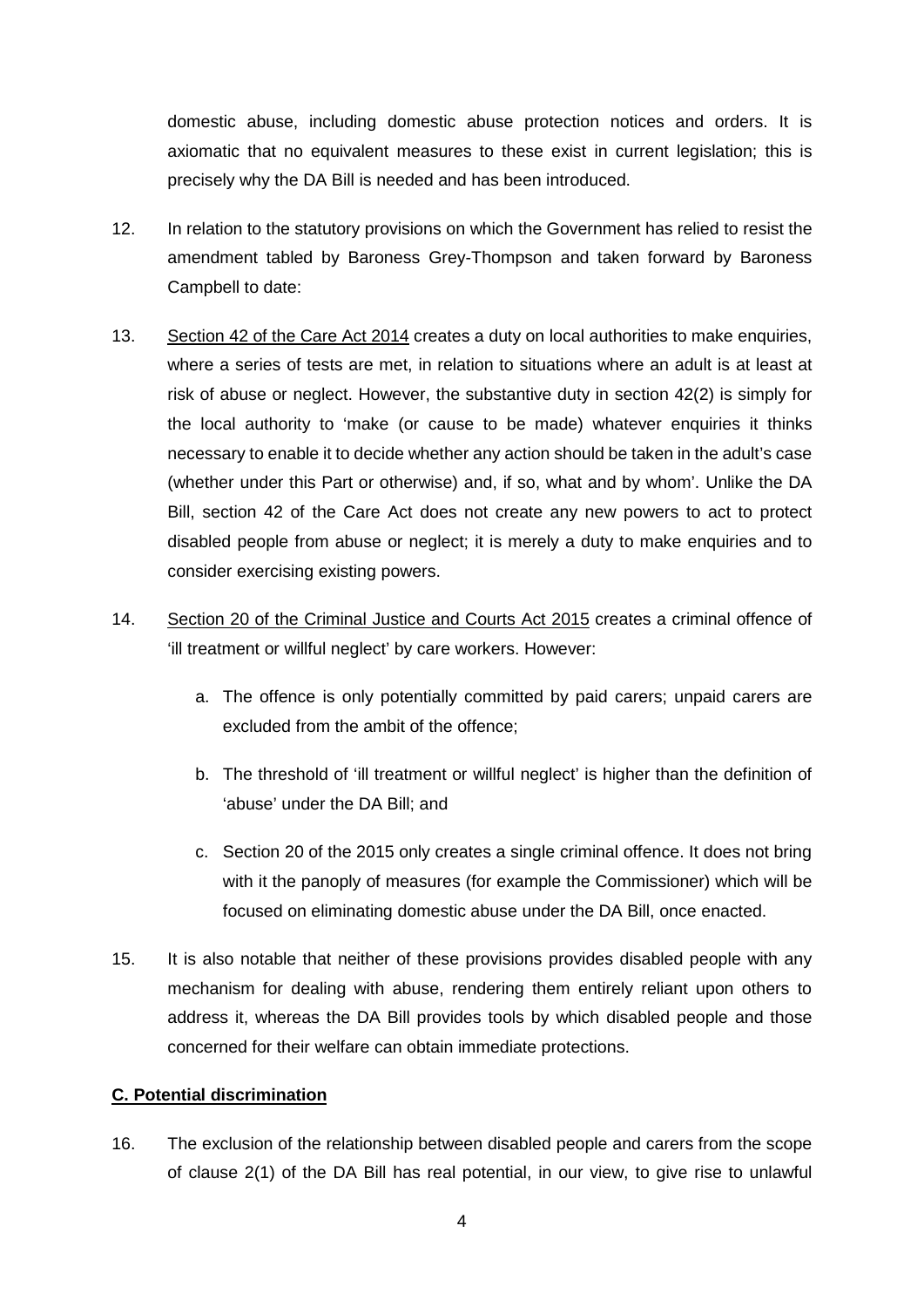discrimination, contrary to Articles 3 or 8 and Article 14 of the European Convention on Human Rights.

- 17. The preliminary questions arising under Article 14 ECHR can be answered very shortly in this case:
- 18. In our view the issues covered by the DA Bill are within the scope or 'ambit' of the prohibition of inhuman or degrading treatment in Article 3 and the 'private life' limb of Article 8 ECHR, which includes issues of physical or psychological integrity which are interfered with or violated by domestic abuse. It is also well-established that Articles 3 and 8 bring with them positive duties on the state to take measures, including by the introduction of primary legislation, to protect vulnerable groups from abuse by third parties. In *Opuz v Turkey* (2010) 50 E.H.R.R. 28, for example, the European Court of Human Rights found that this duty had been breached by a law which required a criminal complaint to be maintained, and not withdrawn, for criminal proceedings to be continued against an alleged perpetrator of domestic abuse. In that case the domestic abuse was committed by a husband against his wife, but the Court recognized that such abuse was prevalent in all societies and did not only affect women:

*132 However, before embarking upon these issues, the Court must stress that the issue of domestic violence, which can take various forms ranging from physical to psychological violence or verbal abuse, cannot be confined to the circumstances of the present case. It is a general problem which concerns all Member States and which does not always surface since it often takes place within personal relationships or closed circuits and it is not only women who are affected. The Court acknowledges that men may also be the victims of domestic violence and, indeed, that children, too, are often casualties of the phenomenon, whether directly or indirectly. Accordingly, the Court will bear in mind the gravity of the problem at issue when examining the present case.*

- 19. The underlined words are clearly broad enough to encompass abuse within the 'personal relationship' or 'closed circuit' that can exist between a disabled person and their carer.
- 20. Disability is a well-established 'other status' for the purposes of Article 14 ECHR.
- 21. Discrimination may arise from 'treating similarly, without an objective and reasonable justification, persons in relevantly different situations' (known as *Thlimmenos* discrimination): see *R (DA) v Secretary of State for Work and Pensions* [2019] UKSC 21 at [48].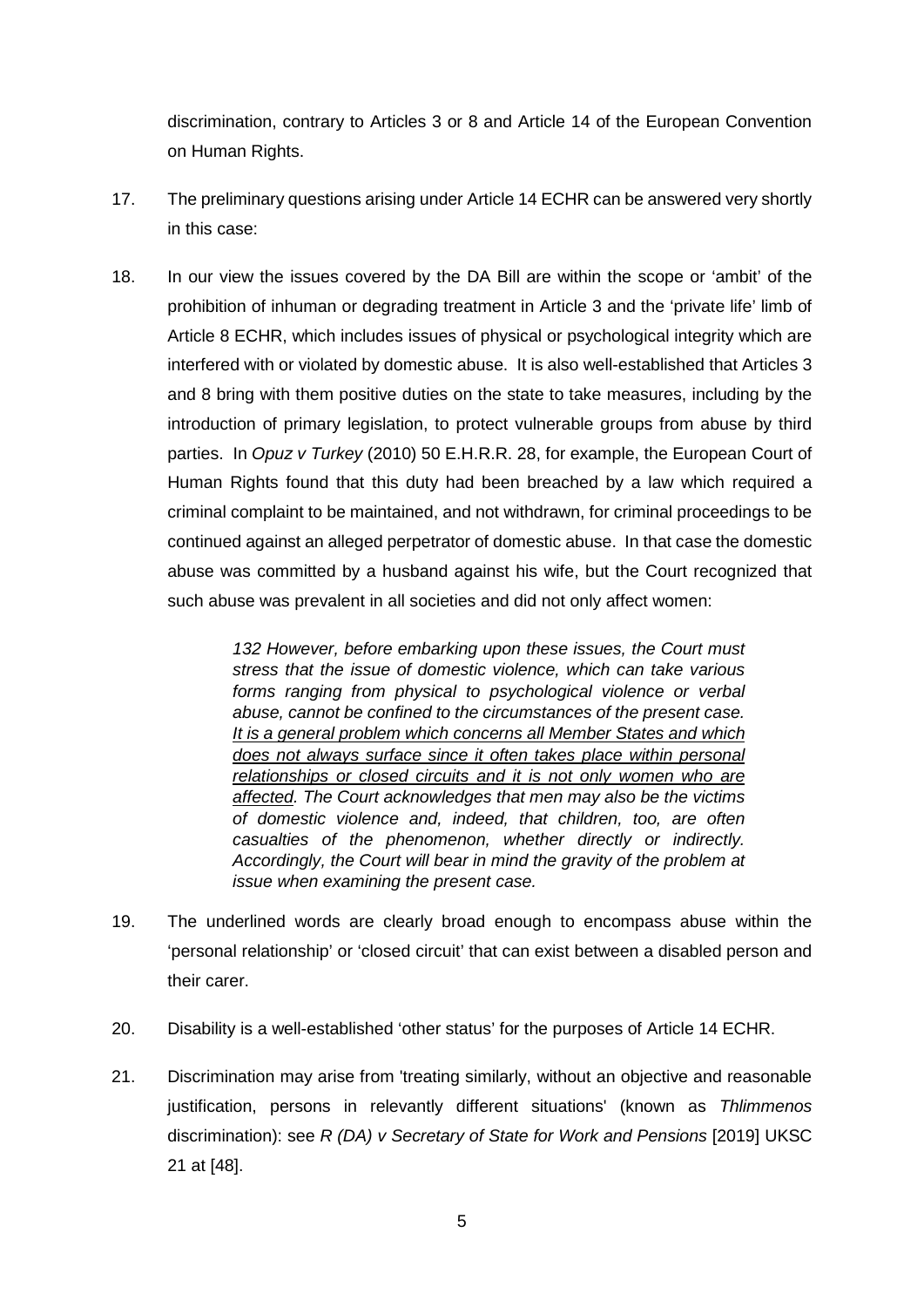- 22. In the present context, disabled people are in a relevantly different situation to the nondisabled population. Some of their most important personal relationships are with individuals who provide them with care; care which, in the main, non-disabled people do not require. These caring relationships are as susceptible to abuse as those between persons who are 'personally connected' within the meaning of clause 2(1) of the DA Bill. In order for disabled people to enjoy the protection of the law on an equal basis with non-disabled people they require to be treated differently, namely by including the relationships between them and their carers as falling within the scope of 'personally connected' for the purposes of the DA Bill.
- 23. If this omission is not remedied, then it will be necessary for the government to show an objective justification for the failure to treat disabled people differently in this way. At present, we cannot see what objective justification could be advanced. This is not a case where treating disabled people differently would incur additional costs, or would in some way undermine the achievement of the objective behind the measure.
- 24. In the absence of such an objective justification, legislation enacted in the terms of the current clause 2(1) would in our view be very likely to give rise to unlawful discrimination contrary to Article 14 ECHR taken with Articles 3 and 8.

#### **Amendments required**

- 25. To avoid unlawful discrimination and remedy the obvious deficiency in the current Bill, we propose that the list of situations where two people are 'personally connected' in clause 2(1) of the DA Bill is amended to include the relationship between a disabled person and their carer (whether paid or unpaid).
- 26. To ensure the coherence of the statutory scheme in relation to domestic abuse overall, we would also propose that section 76 of the Serious Crime Act 2015 is similarly amended, so that controlling or coercive behaviour by a carer towards a disabled person to whom they provide care (whether paid or unpaid) is covered by the offence of 'Controlling or coercive behaviour in an intimate or family relationship' which section 76 creates. This again would be achieved through amending the definition of when two people are 'personally connected', here found in section 76(2), but which in all other respects is materially the same as the definition in clause 2(1) of the DA Bill.